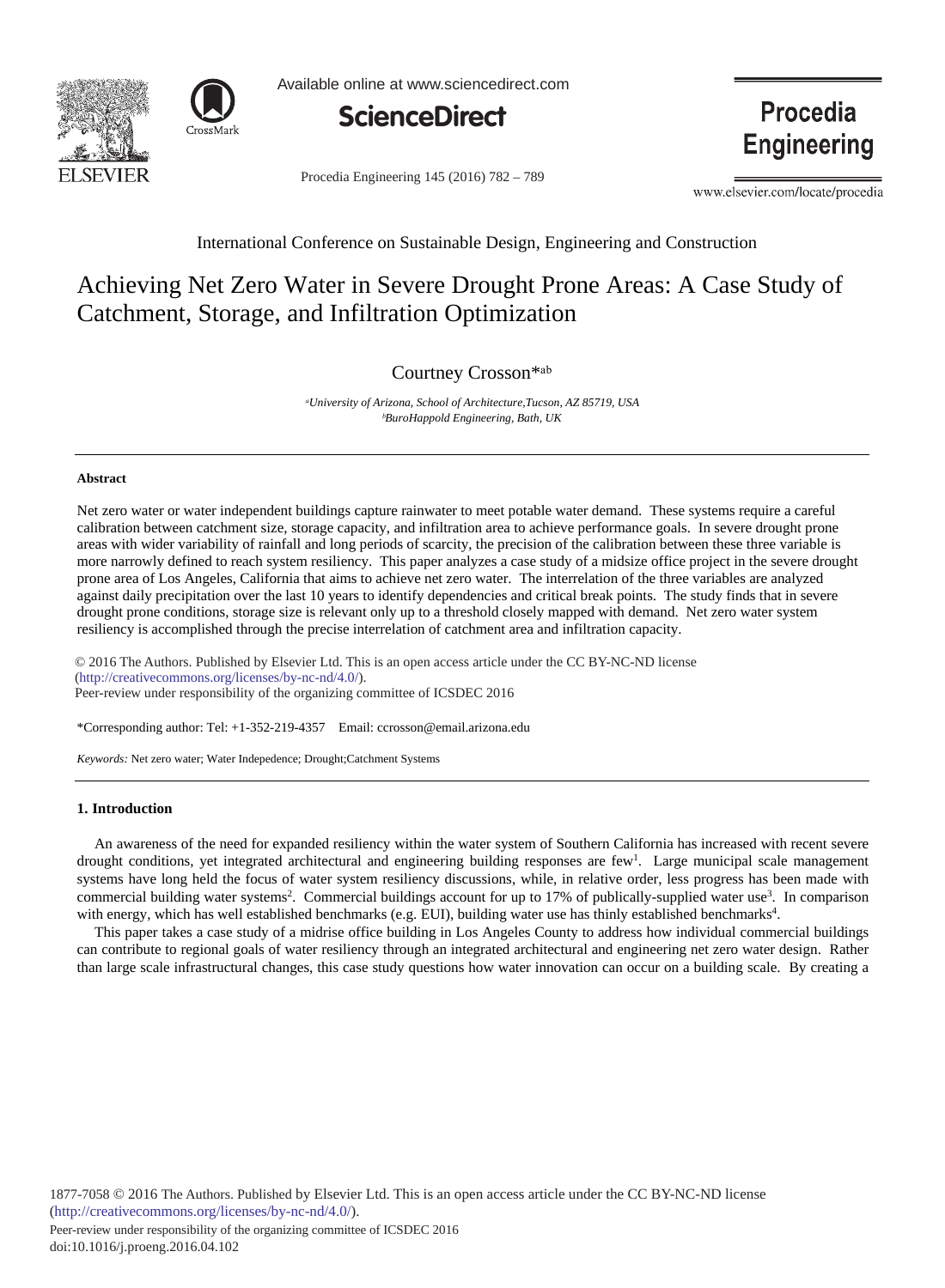water independent building that does not rely on the Southern California municipal supply, the building is removed from dependence on imported water with a high embodied energy<sup>5</sup>.

This paper addresses three main variables of net zero water design: capture, storage, and infiltration. The daily precipitation data from within 3 miles of the case study's project site<sup>6</sup> over the last 10 years is used to model a range of catchment, storage, and infiltration sizes. Repeated severe drought years are simulated to establish system limitations under extreme conditions. Ultimately, break points and interdependencies are identified to create an optimal solution to achieve building water independence within a severe drought prone location. The variable amount of rainfall per year and inconsistent precipitation profile over the course of a year necessitate a system that can provide wide resilience.

#### *1.1 Net Zero Water or Water Independence Definition*

Net zero water, or water independence, is defined as meeting one hundred percent of a project's water needs through onsite capture, reuse, or other closed loop systems and managing one hundred percent of a project's storm water and water discharge. The outflow must be managed for ecological benefit<sup>7</sup>. There are few contemporary, commercial built examples of achieving net zero water in the world. The most publicized, documented examples are only a few years in existence and attached to the International Living Future's Living Building Challenge certification. The Bullitt Center in Seattle, Washington may be the most broadcasted example.

This definition of net zero water or water independence differs from common definitions of net zero energy (including the recent Department of Energy official statement<sup>8</sup>) in one fundamental way: there is no reliance on outside infrastructure. The building is disconnected from the municipal water supply (except for emergency fire suppression) and sewer and storm water outlets. Under this definition, net zero water is truly independent and provides resiliency outside of the functioning of a larger system, unlike the majority of net zero energy cases which are tied to the electrical grid.

#### *1.2 Case Study: Site, Program, and Occupancy*

The case study is a four story 49,000 square foot office building in Los Angeles County within the urban core. The 46,000 square foot site contains a thirty stall surface parking lot covered by a photovoltaic canopy, a public drive and service drive, landscaped public entrance, and landscaped public courtyard. The total Floor Area Ratio (FAR) is 1.1 and classifies the building as a L4 transect for density and location. Landscape areas exclusively contain urban agriculture with a drought tolerant irrigation profile. The ground floor of the building has a lobby and reception for public visitors with the upper two floors (levels 2 and 3) completely occupied by office space. The basement contains the showers, storage, various mechanical, electrical, composters (for the compost toilets), and water treatment rooms.

 Occupancy numbers for the case study are presented as a Full Time Equivalent (FTE) value based on an eight hour work day. Fulltime employees are assigned an FTE of 1, whereas part time are given a fraction based on their hours within a eight hour work day assumption. Visitors are accounted for in the FTE with a half hour average visit to the building. In this case study, every other Friday is a non-working day. The calculated FTE for the building is 250.

#### **2 Water Catchment**

A building water system can be conceptualized in a similar way to a regional system: a watershed (the roof or catchment area), a reservoir (the cistern or storage volume), and a discharge site (the ground or infiltration area). The case study has two types of "water shed" areas: roof catchment suitable for potable water (represented in the in the model as supply) and surface runoff to be sent to a dry well (represented in the model as a component of total infiltration). Roof catchment is deemed to be of clean and consistent quality whereas surface runoff, in the view of regulatory authorities, is deemed to contain too much unpredictability in contaminants for a potable creation scenario.

#### *2.1 Climate Uncertainty*

Southern California experiences precipitation variability in two main ways that complicates modelling catchment potential: (1) annual seasonal fluctuation with winter rains and summer scarcity and (2) increased climatic deviation in drought and surge events for varying lengths of time<sup>9</sup>. In the face of climate uncertainty, resiliency of water systems has higher importance<sup>10</sup> and net zero water design requires a wider view to optimize in this potentially greater variability.

#### *2.2 Catchment Surface*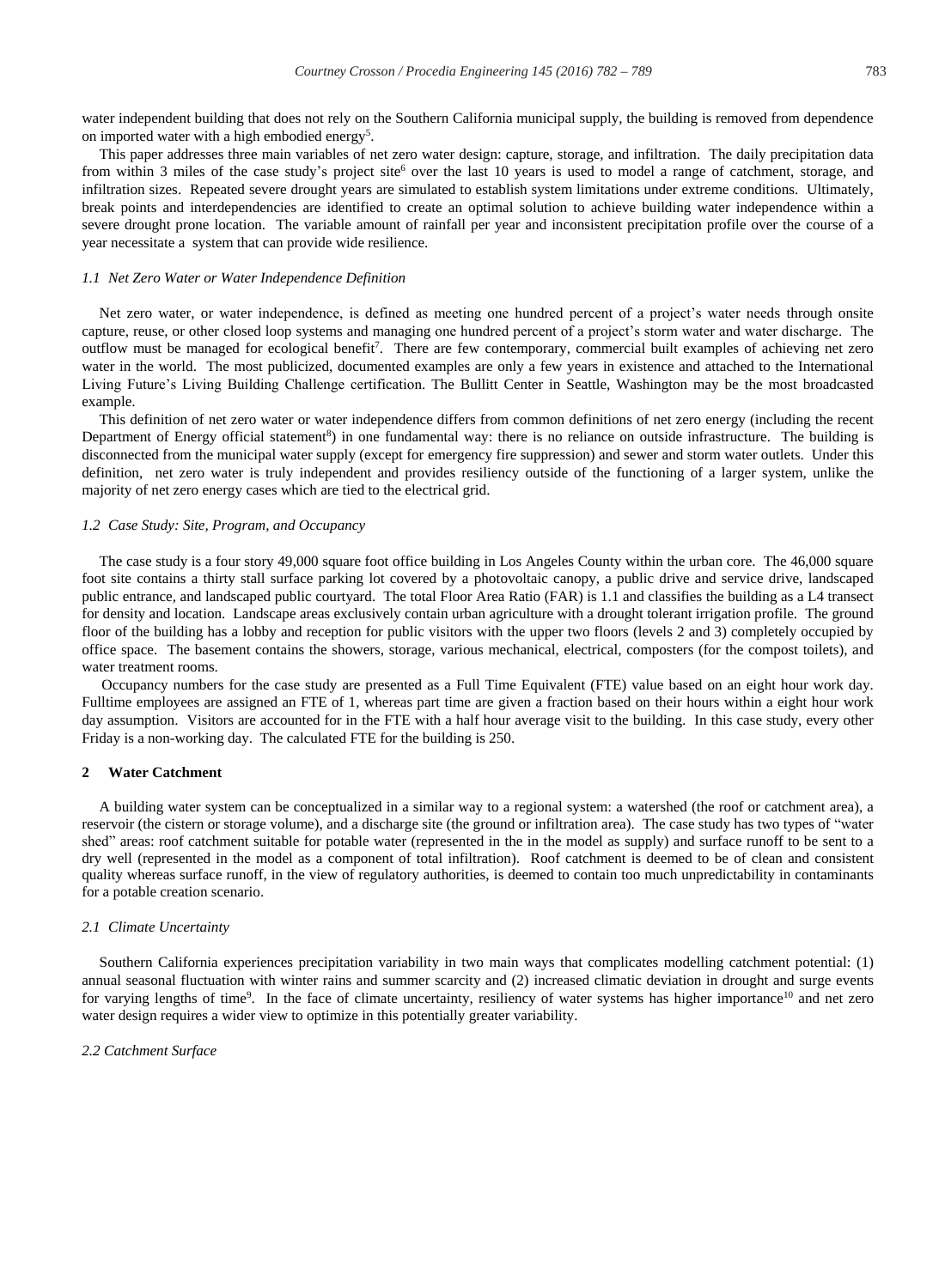All surfaces used for water catchment for treatment to potable water must be on a roof surface and fashioned from materials certified by the National Science Foundation (NSF) protocol 151 per California Plumbing Code, Appendix K. In this case study, catchment for potable use occurs on two surfaces within the project site: (1) the case study building roof and PV canopy over parking (19,000sf) and, to expand catchment potential, (2) one optional off-site surface, a neighboring building to be retrofitted with NSFp151 compliant roof membrane (24,000sf).

#### *2.2 Water System Design and Water Budget Projections*

The potable water demand projection is based on the 250 FTE occupancy. The potable water demand for the building includes: shower, lavatory, break room sink, drinking water, and maintenance (see Table 1.0). Grey water from showers and sinks is treated for reuse for onsite irrigation. Irrigation is needed to support an area of 15,000 square feet of urban agriculture and both tree species and low ground cover comprise the planting pallet.. These plantings are native and drought tolerant, thus adaptable to a wider variance of irrigation and rainfall. Storm water is addressed with an infiltration dry well, which is engineered at the lowest corner of the site to accommodate a 10 year peak 24 hour rainfall. Storm water from the site and a neighboring paved parking lot is treated through ecological means and infiltrated.



Fig. 1. Net zero water System Schematic of the Case Study

 Toilet are compost units and their water usage is negligible (3 tablespoons per flush), but served by the potable water supply. The compost toilets have two outputs: (1) leachate and (2) biosolids. Leachate is pasteurized onsite and disseminated off site at a nearby constructed wetland. Biosolids are likewise pasteurized on site to a 'Grade A' compost classification, but spread on site.

#### **3.0 Water Storage and Treatment**

The case study proposes to use a series of three underground, fiberglass cisterns for water storage. In multiples, the storage becomes more robust as there is a backup if one storage unit needs to be maintained (eg cleaned, repaired) or if piping to one of the storage units ruptures.

Treatment options for a net zero water system are prevalent and established for greywater treatment, but largely unestablished and under-tested for the rainwater to potable water system component. In the United States, all potable water must comply with the Safe Drinking Water Act by the Environmental Protection Agency (EPA) standards<sup>11</sup>. At this time, for a commercial building to create potable water, it must be operated under and existing water agency license or apply for a new one.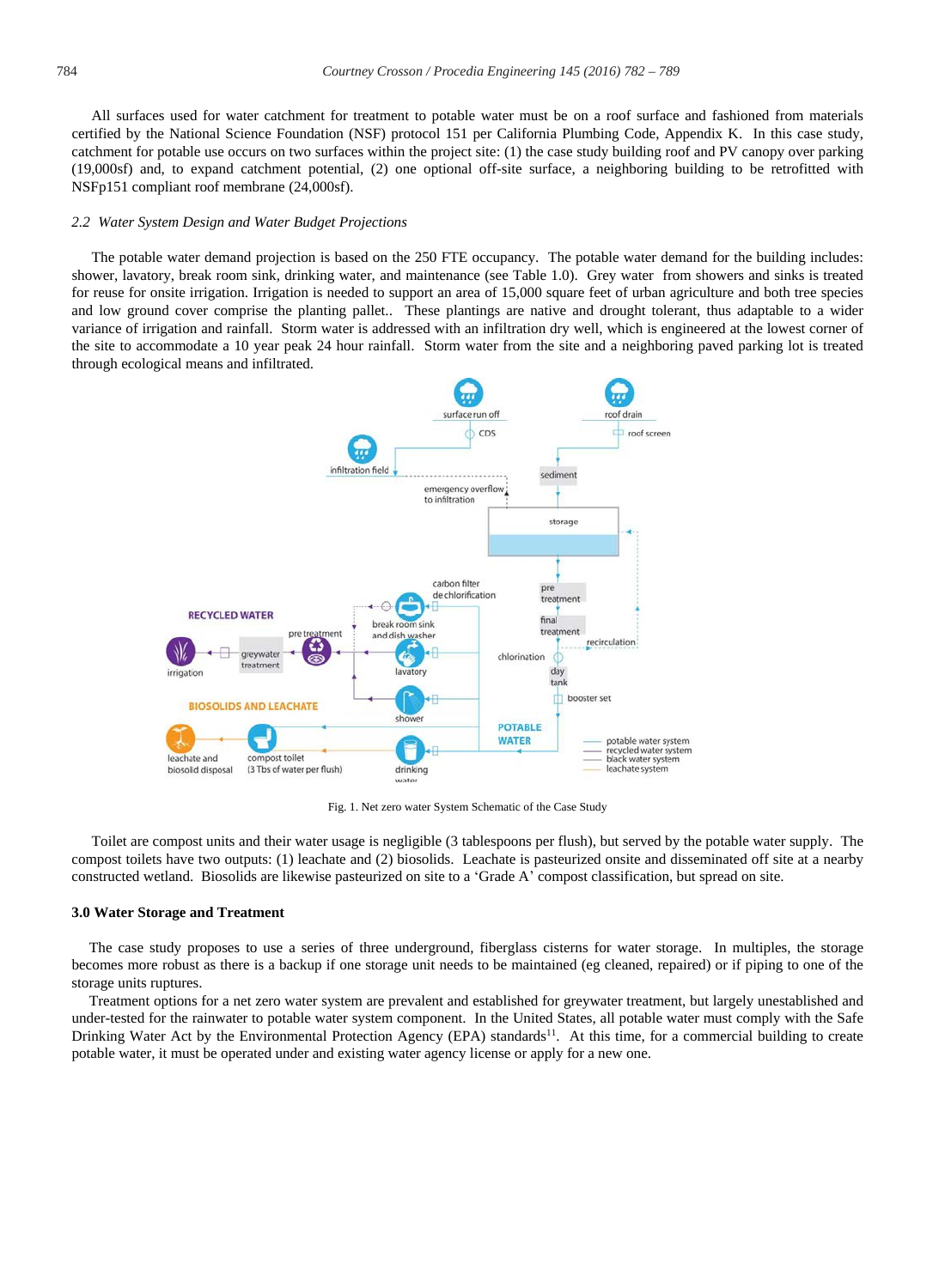In this case study, greywater treatment is accomplished through a standard skid and used for subsurface irrigation. Potable water is created through the use of a sediment separator, sand filter, Ultra Violet (UV) disinfection, and chlorination (as an active treatment for pipe conveyance to point of use where it is de-chlorinated with a carbon filter per Living Building standards).

### *3.1 Permitting*

In Southern California, the systems necessary to meet net zero water do not currently have a legally instituted pathway for permitting. The barriers currently presented by the California Health and Safety Code and Plumbing Code, Environmental Protection Agency protocols, and California Water Resource Control Board protocols make net zero water system permitting onerous if not impossible. For urban water reinvention to occur, institutional innovation will be as important as technological innovation <sup>13</sup>. There are three critical areas of institutional innovation needed to bridge with existing technological innovation: rain water to potable, zero discharge sewer, and onsite black water treatment.

#### **4.0 Water Infiltration**

Infiltration demand is primarily dependent on the amount and variation of rainfall on the site, area of the site, and soil capacity. The daily output from the building water use and storage capacity affect infiltration on a daily time scale. Infiltration can be accomplished through an array of options from natural to more engineered approaches. The appropriate strategy depends on location, geotechnical information, state and local regulation, and percolation information. Outside of onsite urban agriculture, the case study relies on a dry well to manage onsite infiltration due to the constrained urban location with minimal open space. The irrigation profile of the case study is directly defined by the amount of grey water produced over the course of a week (taken as the available irrigation water). Stated another way, grey water the only irrigation water provided for the project.

Percolation and geotechnical tests for the site revealed a high water table (between 30-40 feet below the surface) and sandy soil. For this case study site, there is favorable soil capacity, yet constrained area (given the urban site). Due to this constrained density, a dry well is needed to handle the full storm water ten year, 24 hour event.

## *4.1 Cistern Overflow*

Cistern overflow occurs when several high quantity and long duration rain events occur, causing the cistern to reach its storage capacity. In the cases of cistern overflow, there is a valve channeled to the dry well infiltration area. With a large capture area and small cistern volume, the cistern will always be full, but the greater pressure will be placed on the infiltration field. With a smaller capture area and large cistern, the cistern may never be full while there will be minimal if any pressure placed on the infiltration field.

#### **5.0 Methodology**

The three components of the case study water system under study were: catchment area (sqft), cistern storage volume (gallons), and infiltration area (sqft). The catchment area and cistern volume where modelled as independent variables with infiltration area being the resultant dependent variable. The interrelation of the three variables are analyzed against daily precipitation in severe drought over the last 10 years to optimize for net zero water. Ultimately, when designing for resilience in times of extreme deficit, the reciprocal result in the model is a heightened overflow in times of heavy rains. The definition of achieving net zero water was no days within the 10 years where the cistern was empty. Table 4 provides a summary of the limits of the three variables that were modeled.

#### *5.1 Modelling Daily Water Precipitation*

Data collected within 3 miles of the project site was employed in order to show true variations and repeat drought occurrence from 2005-2014. The data was available at no cost from the Los Angeles County database. The methodology of modelling the system in response to real daily rainfall data (R) rather than an averaging of years was employed to test extreme data points of surplus and deficit within the year and over large climatic cycles of drought and El Nino events. The real data naturally provides deviations in intensities, durations, and frequencies.

R=Daily Rain Fall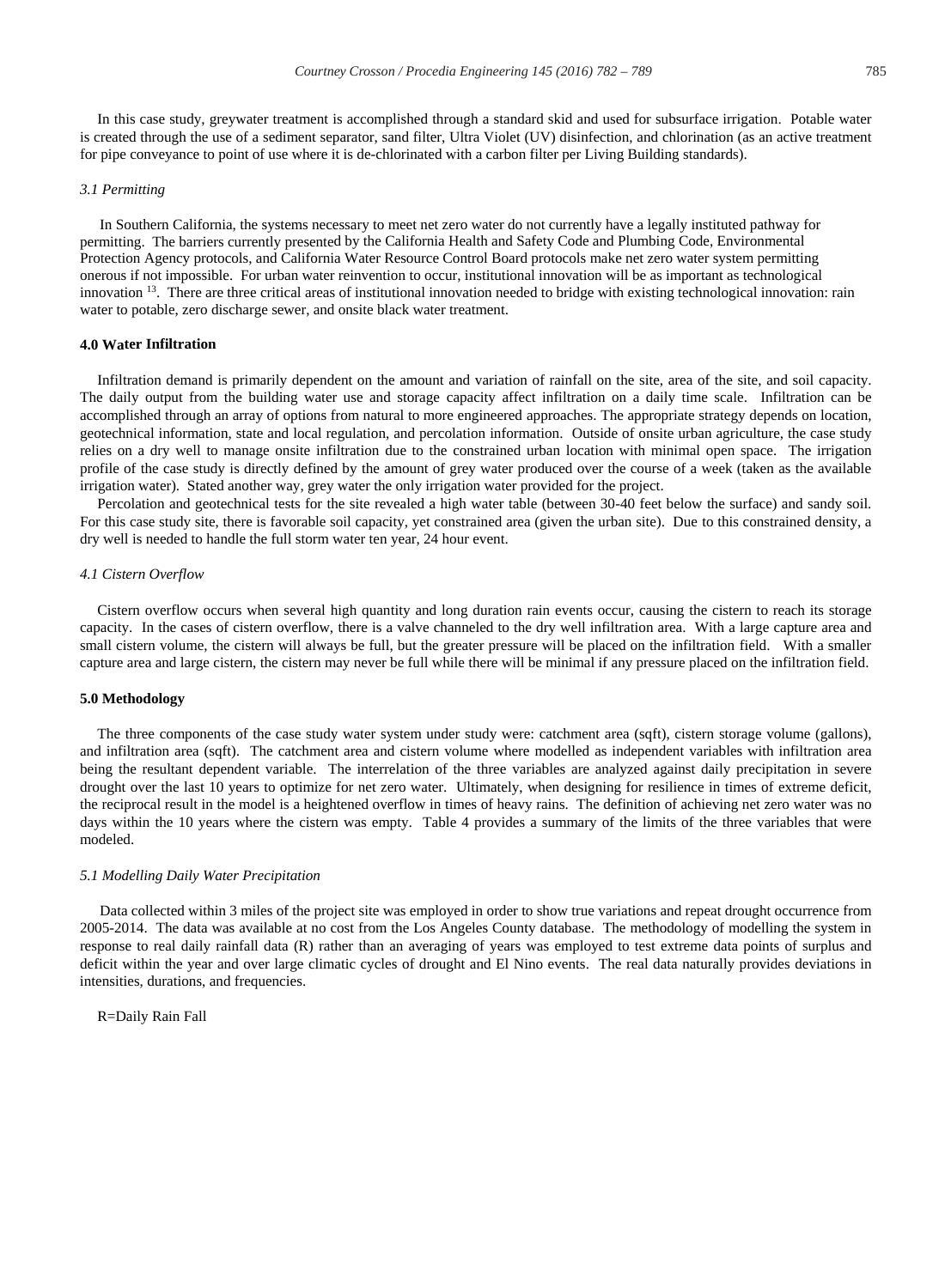#### *5.2 Modelling Daily Water Capture*

Water capture is established by taking the total catchment area (C) and multiplying it by the runoff coefficient (Ro) and the daily historic rainfall for that day (R). The runoff coefficient is established as an average for the particular roofing membrane material used.

 $C^*R^*Ro =$  Daily Catchment volume

C=Catchment Area Ro=Runoff coefficient DC= Daily catchment volume

#### *5.2 Modelling Daily Water Use*

Occupancy usage over the 10 years was modelled taking into account weekends, governmental holidays, and the company policy of having every other Friday off. The assumed fixture type and usage duration pattern are outlined in Table 1. These assumptions were established through either study of current employee usage patterns or a survey of current employees projecting usage in the new building.

 $S + L + Br + DW + D + M =$  Gallons of Water Demand per Day

S= Shower demand L=Lavatory demand B= Breakroom sink demand DW= Dishwasher demand D= Drinking water demand M= Maintenance demand

| Flow          | <b>Duration</b> | Usage                 | Amount (Gal/day) |
|---------------|-----------------|-----------------------|------------------|
| $1.8$ gal/min | $5 \text{ min}$ | 20FTE 1x/day          | 180              |
| $0.5$ gal/min | 12 sec          | 250FTE 4x/day         | 75               |
| $2$ gal/min   | 20 sec          | 240FTE 1x/day         | 160              |
| 8gal/run      | n/a             | $5$ machines $1x/day$ | 40               |
| $0.5$ gal     | n/a             | 100% FTE 1x/day       | 125              |
| $.003$ gal/sf | $49,000$ sf     | 1x/day                | 147              |
|               |                 |                       |                  |

#### *5.3 Modelling Irrigation Demand*

Daily irrigation demand was calculated using the area planted, the plant factors (PFs) and the evapotranspiration (Eto) coefficient for each plant species based on average daily temperature data. Ultimately, the planting palate was developed as a response to the projected treated greywater output that needed to be consistently infiltrated through irrigation usage. Thus, although the irrigation calculations were refined with the below equation, the rough outline was dictated by the building grey water output available.

 $(Eto*PF*SF*0.62) / IE = Irrigation Demand$ 

PF= Plant factor SF= Area of planting IE= Irrigation Efficiency ID=Irrigation demand Eto= Evapotranspiration factor for the site location

#### *5.3 Modelling Daily Water Availability*

Available water to meet the daily potable building water demand is defined as the amount of water in the cistern at the beginning of a day. Daily cistern volume is solved by taking the volume of the day before and adding it to the volume of catchment that day. On the first day of the model, the cistern starts full. Past day one, cistern volume is established by subtracting the daily catchment volume from the sum of that day's building water demand.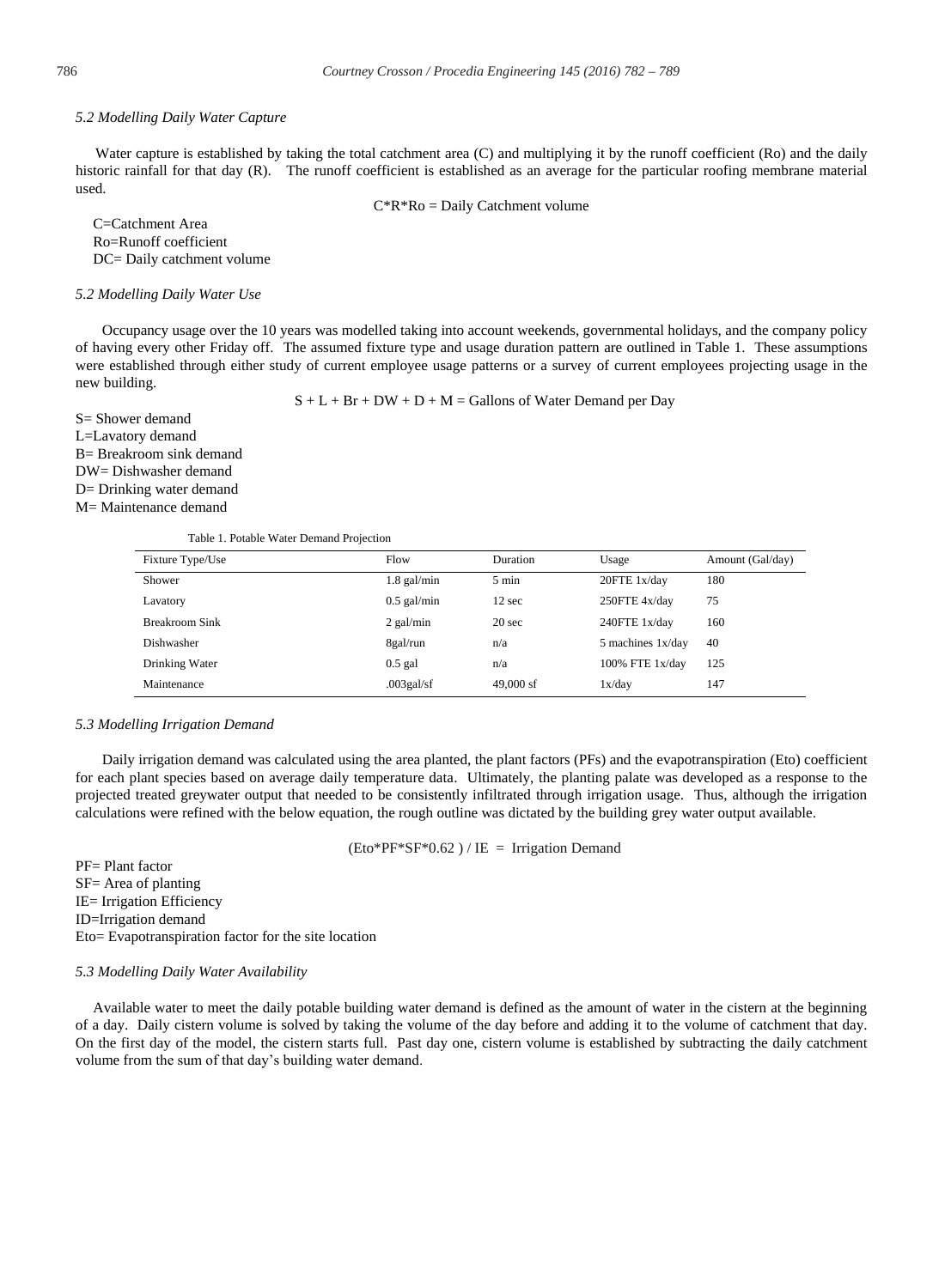$[C^*R^*Ro]$ - $[S+B+L+D+M]$  = Cistern Volume CVx+CVx-1=Daily Cistern Volume

## CV= Cistern volume DCV= Daily cistern volume  $x=$  given day

Table 2. Days empty of modelled cisterns with 19,000 sf catchment area

| Year | 80,000 gallon<br>cistern (days) | $100,000$ gallon<br>cistern (days) | 150,000 gallon<br>cistern (days) | 500,000 gallon<br>cistern (days) |
|------|---------------------------------|------------------------------------|----------------------------------|----------------------------------|
| 2005 | 25                              | $\Omega$                           | $\Omega$                         | $\theta$                         |
| 2006 | 101                             | 81                                 | $\overline{0}$                   | $\overline{0}$                   |
| 2007 | 220                             | 220                                | $\mathbf{0}$                     | $\mathbf{0}$                     |
| 2008 | 129                             | 129                                | $\mathbf{0}$                     | $\boldsymbol{0}$                 |
| 2009 | 173                             | 173                                | 74                               | 74                               |
| 2010 | 57                              | 57                                 | 57                               | 57                               |
| 2011 | 24                              | $\mathbf{0}$                       | $\overline{0}$                   | $\mathbf{0}$                     |
| 2012 | 211                             | 195                                | 148                              | 148                              |
| 2013 | 250                             | 250                                | 250                              | 249                              |
| 2014 | 209                             | 209                                | 209                              | 210                              |

Table 3. Days empty of modelled cisterns with 43,000 sf catchment area

| Year | 80,000 gallon<br>cistern (days) | $100,000$ gallon<br>cistern (days) | $150,000$ gallon<br>cistern $\left( \frac{days}{} \right)$ | 500,000 gallon<br>cistern (days) |
|------|---------------------------------|------------------------------------|------------------------------------------------------------|----------------------------------|
| 2005 | $\Omega$                        | $\Omega$                           | $\Omega$                                                   | $\Omega$                         |
| 2006 | 23                              | $\mathbf{0}$                       | $\Omega$                                                   | $\Omega$                         |
| 2007 | 156                             | 131                                | 20                                                         | $\Omega$                         |
| 2008 | 78                              | 31                                 | $\Omega$                                                   | 0                                |
| 2009 | 37                              | $\mathbf{0}$                       | $\Omega$                                                   | $\Omega$                         |
| 2010 | $\Omega$                        | $\Omega$                           | $\Omega$                                                   | $\Omega$                         |
| 2011 | $\Omega$                        | $\Omega$                           | $\Omega$                                                   | $\Omega$                         |
| 2012 | 18                              | $\Omega$                           | $\Omega$                                                   | $\Omega$                         |
| 2013 | 80                              | 35                                 | $\Omega$                                                   | $\Omega$                         |
| 2014 | 73                              | 71                                 | $\theta$                                                   | $\theta$                         |

# *5.3 Modelling Daily Infiltration*

The daily cistern volume is limited to the defined capacity of the cistern. When the daily cistern volume exceeds the cistern capacity, cistern overflow occurs and infiltration of the overflow volume is required. Infiltration requirement is defined as the sum of daily irrigation demand, site storm water, and any cistern overflow.

> DCV-CC= Cistern overflow, when DCV > CC ID+SS+CO = Infiltration Required

CC= Cistern capacity CO=Cistern overflow SS= Site Stormwater

### **6.0 Application**

When the three variables are modeled against the 10 year daily water records, various breaking points are discovered for this particular building given the location and daily water demand and weekly usage profile.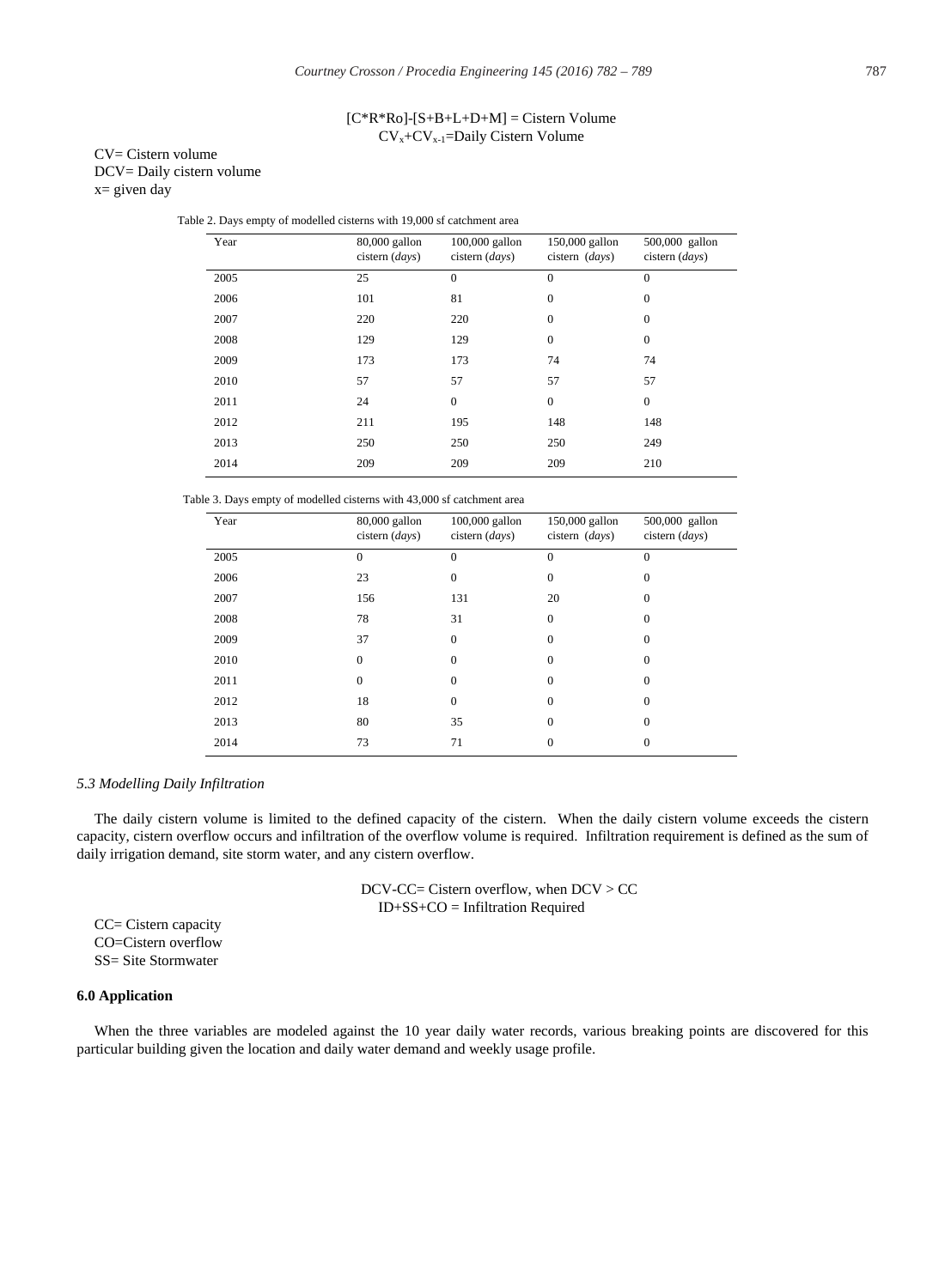#### *6.1 Usage and Cistern Size Threshold*

The model showed a threshold of effectiveness of storage capacity at a 125,000 gallon volume. Past this amount, the daily water demand did not draw down the cistern (with adequate capture) quickly enough to throw the building system outside of the net zero water parameters. The model proves that for net zero water design, an established storage threshold for a given water usage can be determined.



Fig. 2. (a) 150,000 gal storage and 19,000sf catchment; (b) 150,000 gal storage and 43,000 sf catchment; (c) 500,000 gal storage and 19,000sf capture; (d) 500,000 gal storage and 43,000 sf capture.

#### *6.2 Rainfall, Cistern Overflow, and Infiltration*

The water system is optimized to function in the extreme case of severe drought (represented in the model in years 2012, 2013, 2014). The reciprocal result of this sizing is a large required infiltration volume in periods of intense and long duration rains. This maximum of cistern overflow added to the daily irrigation demand (or required treated greywater discharge) and maximum site storm water event provides the maximum design case for infiltration sizing. As intense rains often occur in back-to-back sequence, each simulation case experiences the maximum 24 infiltration as the maximum 24 hour storm event in the 10 years over the site and catchment area modeled. Thus, regardless of cistern size, maximum infiltration is directly related to catchment area. However, the average amount of infiltration does show fluctuation based on storage capacity.

#### *6.3 Drought, Catchment Area, and Infiltration*